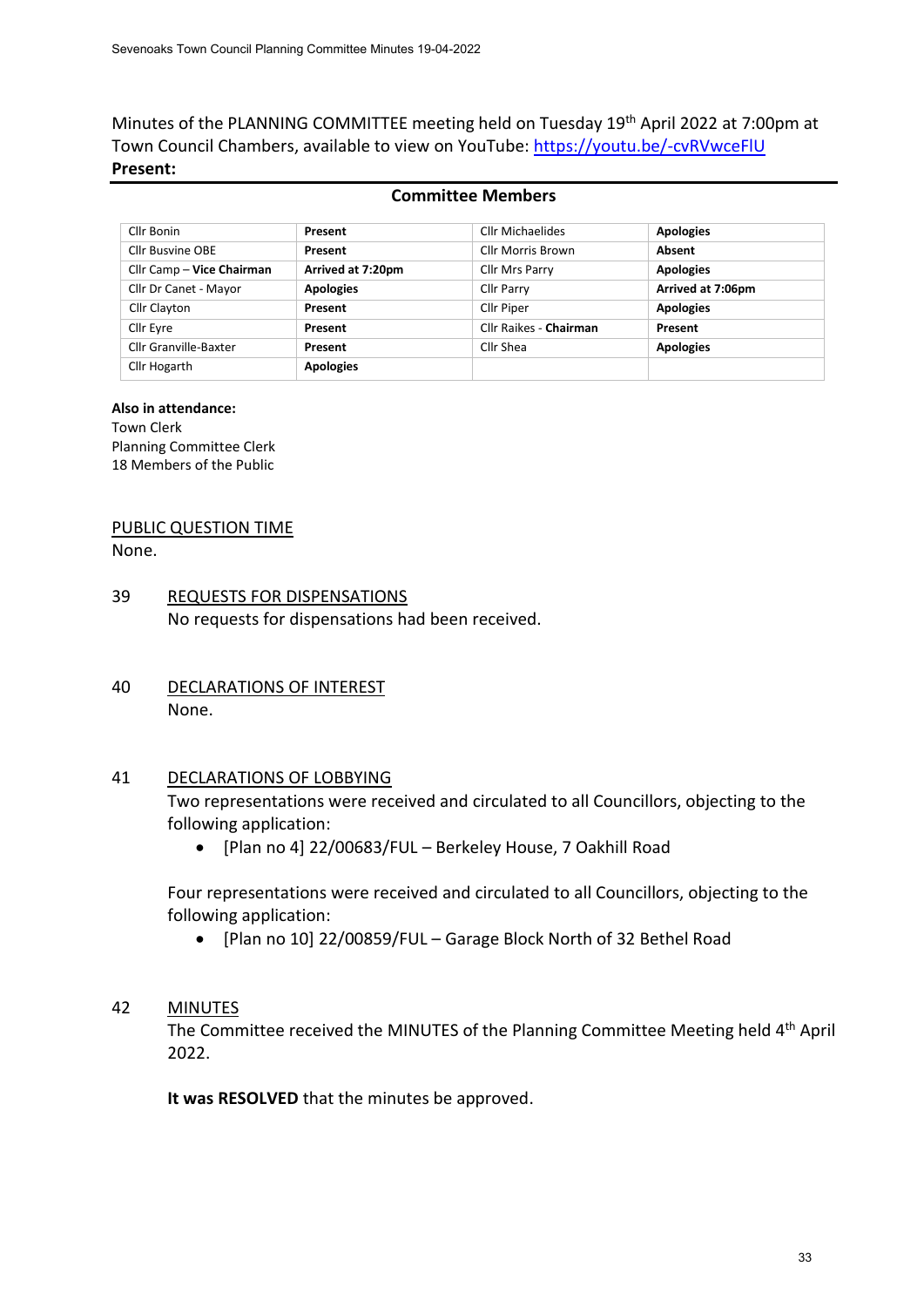### 43 COVID-19: PLANNING COMMITTEE ARRANGEMENTS

- a) It was noted that meetings had commenced face-to-face following the lifting of public health restrictions on 19<sup>th</sup> January 2022, to be live streamed on Youtube.
- b) It was noted that all arrangements were subject to review.

## 44 KENT COUNTY COUNCI PROPOSED SITE FOR SPEED SURVEY FOR STC'S PROPOSED VEHICLE ACTIVATED SIGN AT SEAL HOLLOW ROAD

a) Councillors noted that Kent County Council have identified a site for an initial Speed Survey for STC's proposed Vehicle Activated Sign at Seal Hollow Road.

b) It was noted that Kent County Council had placed the Speed Survey site on the proposed site as per previously presented to and approved by the Planning Committee.

c) It was **RESOLVED** that the location be approved for a Speed Survey.

## 45 REVIEW OF HUGOFOX PLANNING APPLICATION TRACKER SUBSCRIPTION a) The Councillors noted that the HugoFox Planning Application Tracker had been live for 10 months.

b) It was **RESOLVED** that Sevenoaks Town Council request usage data from HugoFox, in order to determine whether the service should continue to be subscribed to beyond the initial one year agreed upon at previous Committee. It was also **RESOLVED** that the item be revisited at a later Planning Committee date, following receipt of these statistics, with Councillors to use and review the service in the meantime.

## 46 SPEED AMENDMENT 29: KCC CONSULTATION ON PROPOSED SPEED LIMIT ORDERS ON VARIOUS ROADS IN SEAL

a) Councillors noted that Kent Highways had launched a consultation for a reduction of current speed limits for various roads in Seal, Sevenoaks.

b) It was **RESOLVED** that Sevenoaks Town Council respond with its strong support for the initiative, especially in regards to the 30mph limit at Seal Road. This to be on the condition that this does not result in prejudging of discussions of proposed 20mph limits by JTB.

## 47 PLANNING APPLICATIONS

(a) The meeting was adjourned to allow members of the public to speak for three minutes on the following application, by prior agreement.

[Plan no. 4] 22/00683/FUL – Berkeley House, 7 Oakhill Road (Against) [Plan no. 4] 22/00683/FUL – Berkeley House, 7 Oakhill Road (For)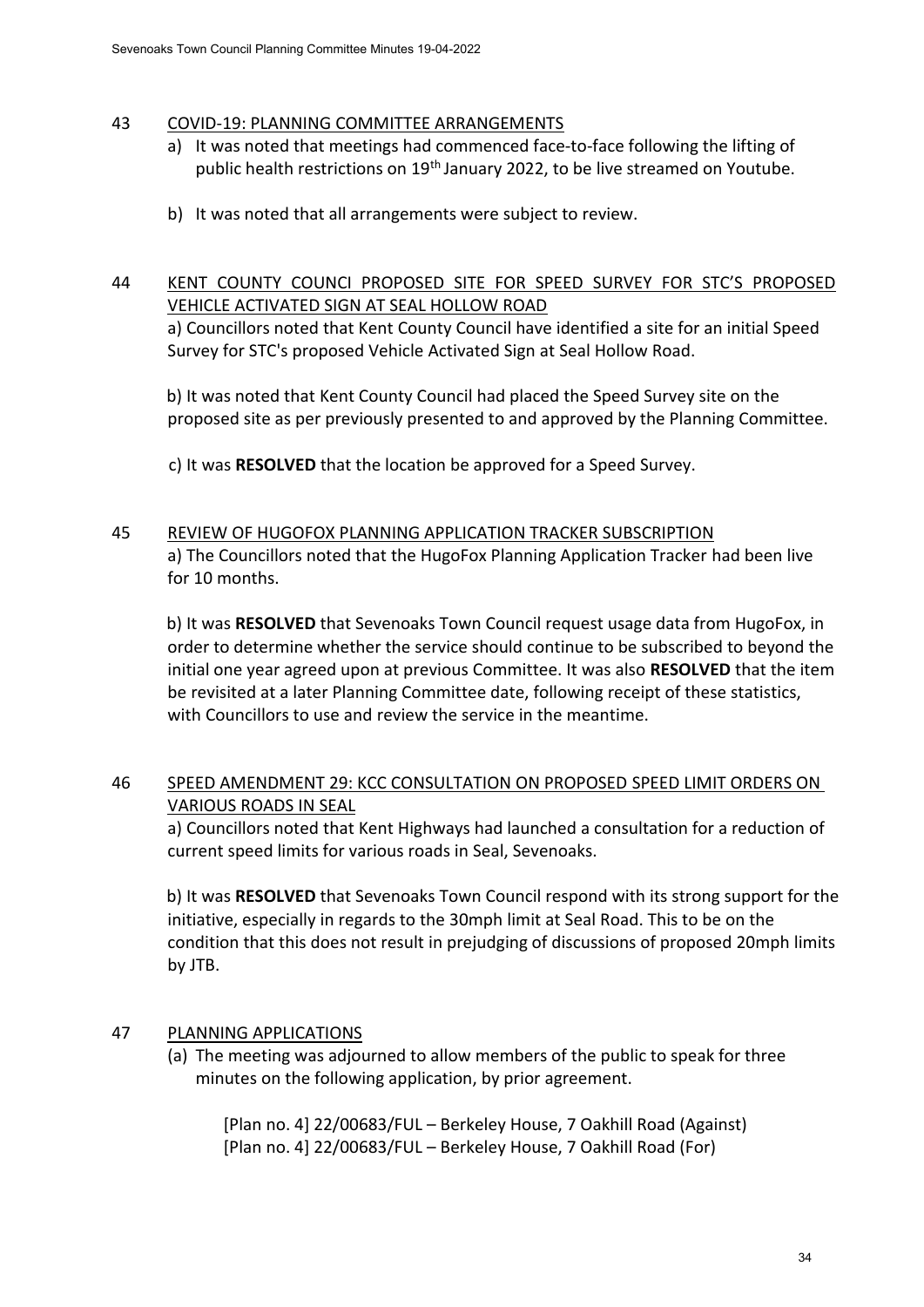- (b) The Committee considered planning applications received during the two weeks ending 11 th April 2022. **It was RESOLVED** that the comments listed on the attached schedule be forwarded to Sevenoaks District Council.
- 48 PRESS RELEASES None.

There being no further business the Chairman closed the meeting at 7:56pm.

Signed ………………………………………………. Dated .…………………………………… Chairman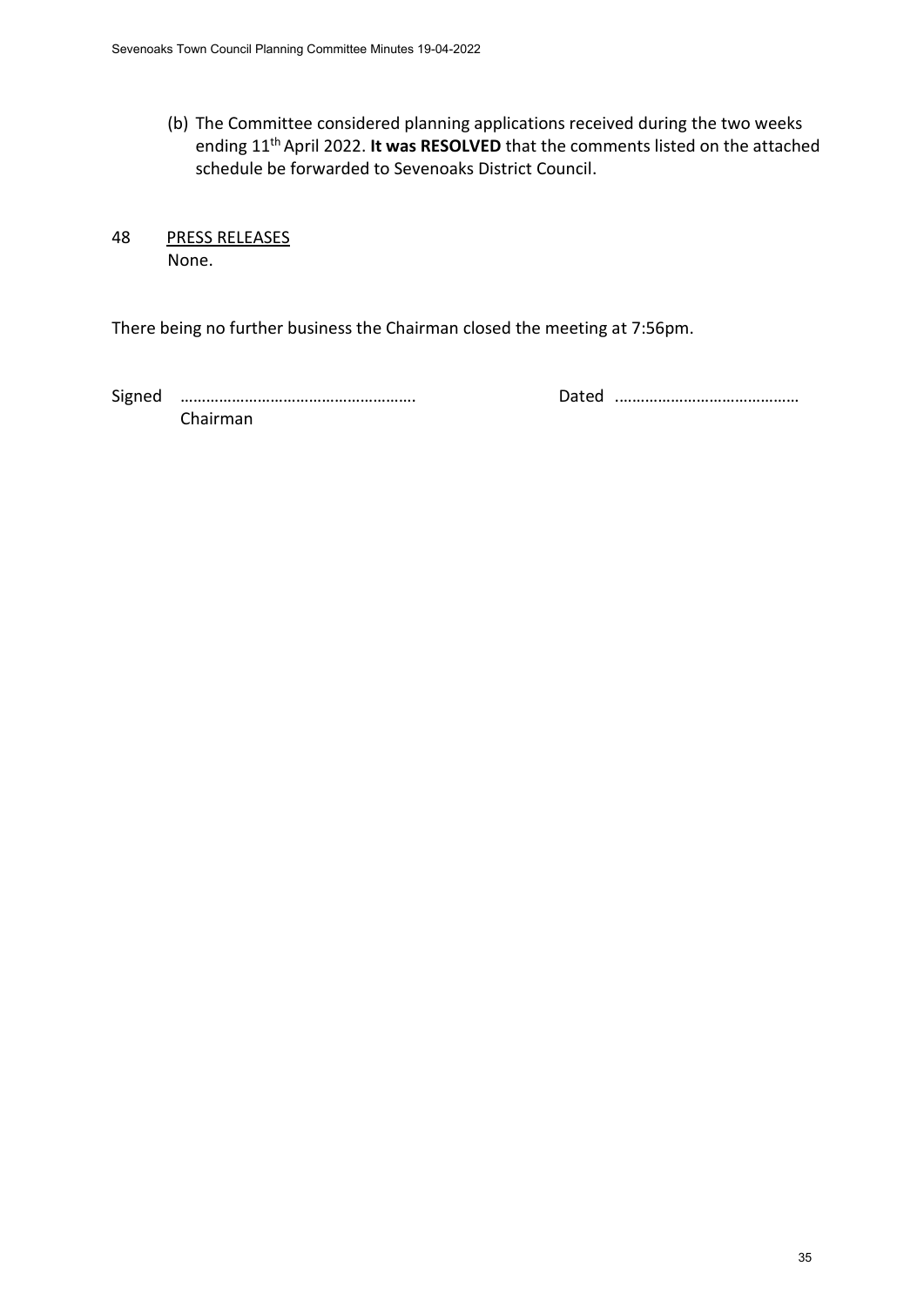[Page deliberately left blank]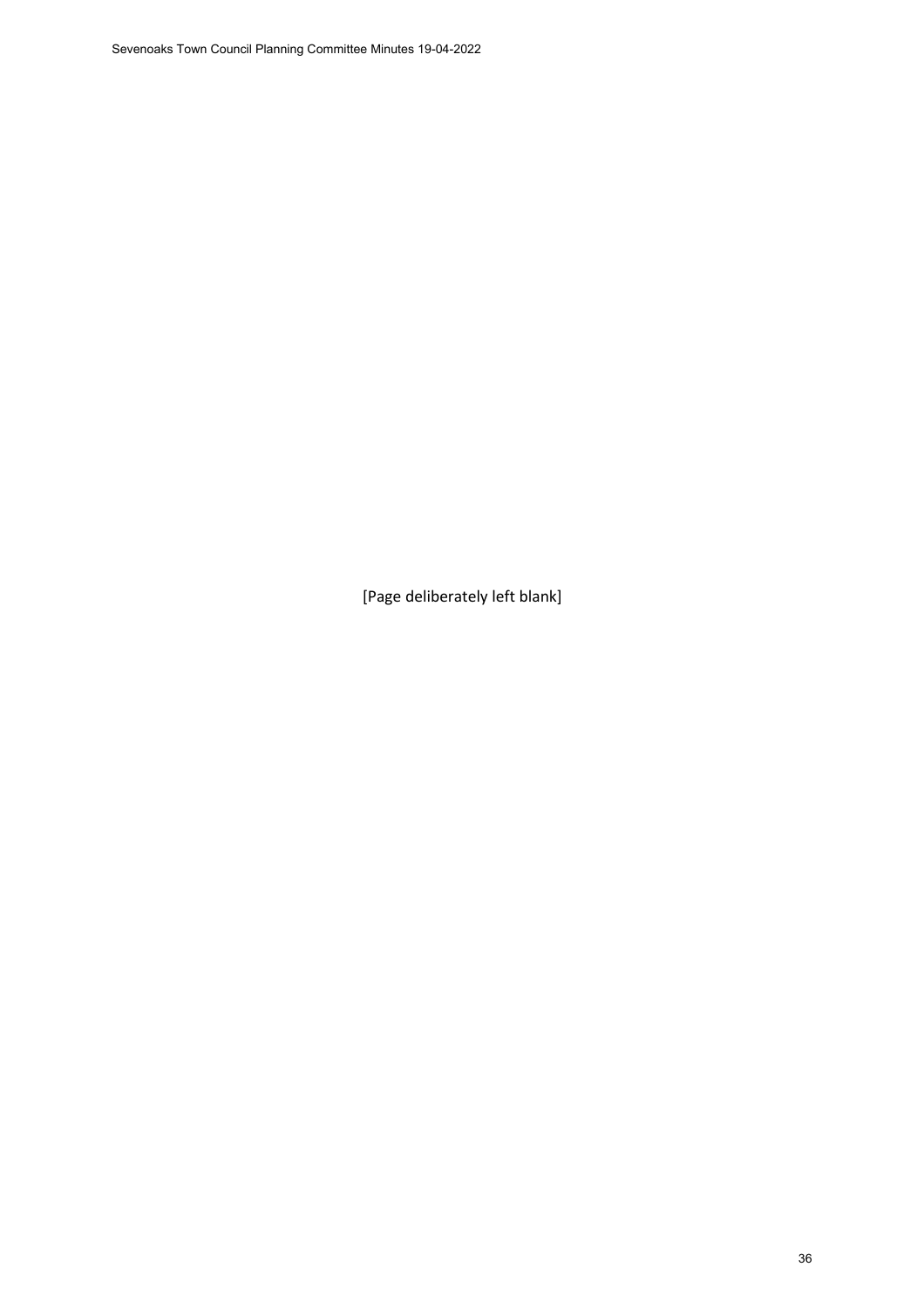Applications considered on 19-4-22

|           | Plan Number     | <b>Planning officer</b> | <b>Town Councillor</b> | Agent            |
|-----------|-----------------|-------------------------|------------------------|------------------|
|           | 22/00538/HOUSE  | Ronald Tong 24/04/2022  | Cllr Clayton           | Mr David Dennis  |
| Applicant |                 | House Name              | Road                   | Locality         |
|           | Mr & Mrs Kassem |                         | 43 Sandy Lane          | Eastern          |
| Town      |                 | County                  | Post Code              | Application date |
|           |                 |                         |                        | 07/04/22         |

### **22/00538/HOUSE - Amended plan**

**Proposed demolish porch at side, proposed ground floor side extension with rooflights.**

**A summary of the main changes is set out below:** 

**Amended plan received with regard to the application, the agent states that the change would comprise the following: reduced width for the proposed side extension.**

### *Comment*

**Sevenoaks Town Council recommended approval provided the SDC Conservation Officer is satisfied with the revised design.**

| 2                            | Plan Number            | <b>Planning officer</b>    | <b>Town Councillor</b> | Agent            |  |
|------------------------------|------------------------|----------------------------|------------------------|------------------|--|
|                              | 22/00604/HOUSE         | Stephanie Payne 21/04/2022 | <b>Cllr Eyre</b>       | Mr Charles Phu   |  |
| Applicant                    |                        | <b>House Name</b>          | Road                   | Locality         |  |
|                              | Mr & Mrs Chandrasekera | The Haven                  | 33A Oakhill Road       | Kippington       |  |
| Town                         |                        | County                     | Post Code              | Application date |  |
|                              |                        |                            |                        | 29/03/22         |  |
| Amendment to 18/00981/HOUSE. |                        |                            |                        |                  |  |

*Comment*

**Sevenoaks Town Council recommended approval.**

| $\overline{3}$ | Plan Number      | Planning officer           | <b>Town Councillor</b> | Agent                             |
|----------------|------------------|----------------------------|------------------------|-----------------------------------|
|                | 22/00612/HOUSE   | Joshua Ogunleye 27/04/2022 | <b>Cllr Eyre</b>       | Mrs Carmen Austin 07866<br>000000 |
| Applicant      |                  | House Name                 | Road                   | Locality                          |
|                | Mr & Mrs Le Roux | Tanglewood Muchley         | Ashgrove Road          | Kippington                        |
| Town           |                  | County                     | Post Code              | Application date                  |
|                |                  |                            |                        | 04/04/22                          |

**Removal of chimney. Single storey side extension, erection of a garage. Front, side and rear double extension. Roof alterations. Alterations to fenestration.**

*Comment*

**Sevenoaks Town Council recommended approval.**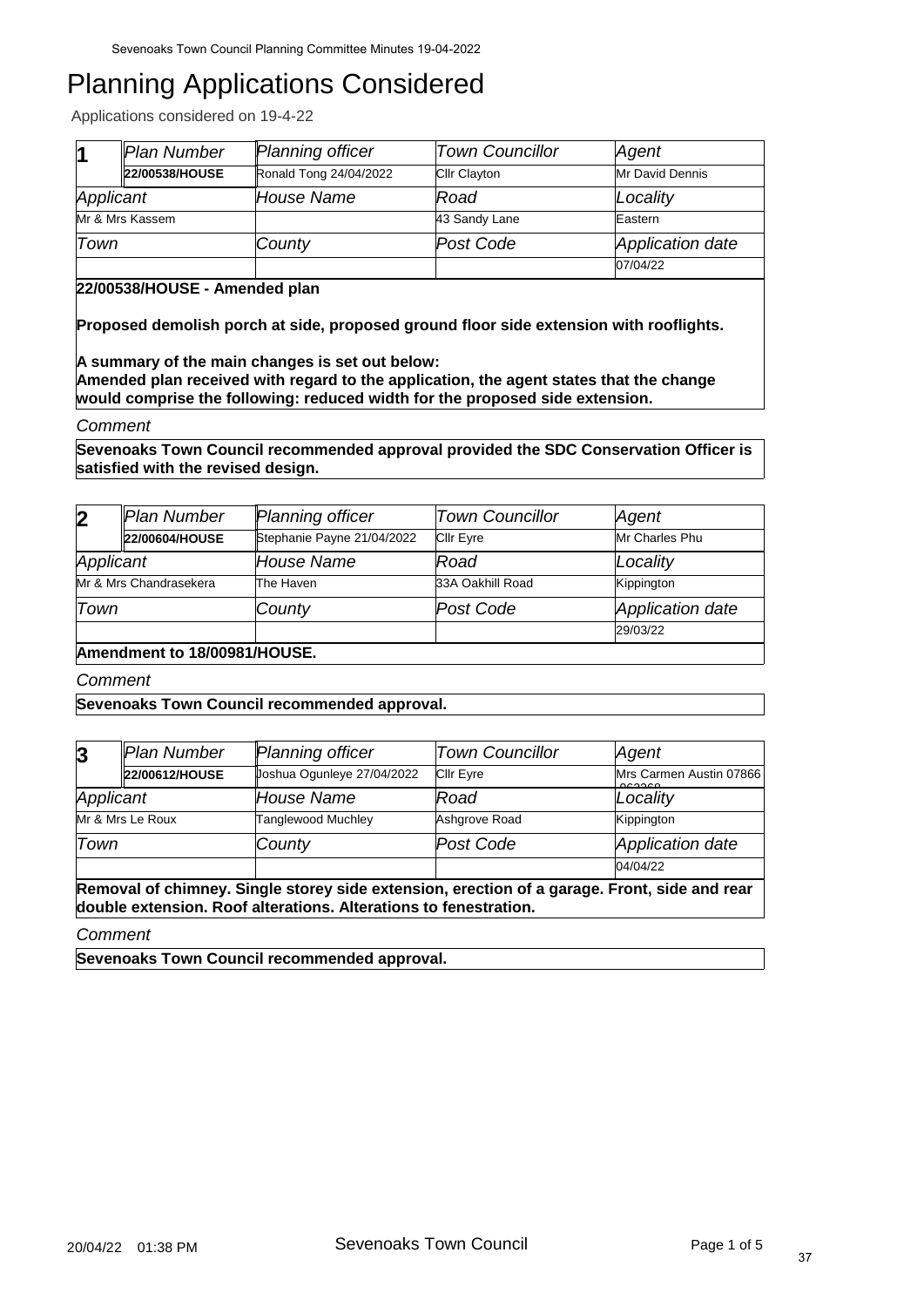Applications considered on 19-4-22

| Z                  | Plan Number                                 | <b>Planning officer</b>  | <b>Town Councillor</b> | Agent                              |
|--------------------|---------------------------------------------|--------------------------|------------------------|------------------------------------|
|                    | 22/00683/FUL                                | Sean Mitchell 22/04/2022 | <b>Cllr Parry</b>      | Miss Tilly Meighen 07546<br>100170 |
| Applicant          |                                             | House Name               | Road                   | Locality                           |
| والمتقاربات ومسائد | Berkeley Homes Eastern Count Berkeley House |                          | 7 Oakhill Road         | Kippington                         |
| Town               |                                             | County                   | Post Code              | Application date                   |
|                    |                                             |                          |                        | 30/03/22                           |

**Demolition of existing building and ancillary structures and the erection of a residential apartment building (69 units) together with associated parking, basement, refuse and recycling facilities, hard and soft landscaping, and associated earthworks.**

*Comment*

**Sevenoaks Town Council recommended refusal on the following grounds and with reference to the following policies:** 

**Overdevelopment contrary to Policy EN2 in the Sevenoaks District Local Plan. Loss of amenity to neighbours**

**Inadequate provision of parking contrary to SDC Policy EN1 in the Sevenoaks District Local Plan.**

**Lack of affordable housing, the provision of which should be at least 40% as per policy SP3 in the District Council's Affordable Housing SPD.** 

**The development is not in keeping with the Residential Area Character Assessment which mostly comprises detached two storey dwellings**

**Loss of established landscape and trees**

**The development is adjacent to a conservation area**

**Loss of employment area**

| $5\overline{5}$ | Plan Number  | Planning officer                                 | <b>Town Councillor</b> | Agent                            |
|-----------------|--------------|--------------------------------------------------|------------------------|----------------------------------|
|                 | 22/00715/FUL | Ashley Bidwell 05/05/2022                        | <b>CIIr Clayton</b>    | Richard Sonnex 0792052<br>$-700$ |
| Applicant       |              | House Name                                       | Road                   | Locality                         |
| Mr G Davidson   |              | Church Hall, St John The Bapti Quakers Hall Lane |                        | Eastern                          |
| Town            |              | County                                           | Post Code              | Application date                 |
|                 |              |                                                  |                        | 11/04/22                         |

**Demolition of existing front extension of a Church hall and construction of new replacement front extension.**

#### *Comment*

**Sevenoaks Town Council recommended approval, provided the Conservation Officer is satisfied the design is in keeping with the locally listed church.**

| 6           | Plan Number    | <b>Planning officer</b>              | <b>Town Councillor</b>  | Agent                      |
|-------------|----------------|--------------------------------------|-------------------------|----------------------------|
|             | 22/00786/HOUSE | Samantha Simmons 30/04/202 Cllr Eyre |                         |                            |
| Applicant   |                | House Name                           | Road                    | Locality                   |
| Mr J Thomas |                |                                      | 17 Marlborough Crescent | Riverhead - adjoining Pari |
| Town        |                | County                               | Post Code               | Application date           |
|             |                |                                      |                         | 07/04/22                   |

#### **Adjoining Parish Consultation:**

**Construction of rear single storey extension. Construction of side 1st floor extension over exiting to remain garage and construction of a porch and alterations to fenestration.**

*Comment*

**Sevenoaks Town Council recommended approval.**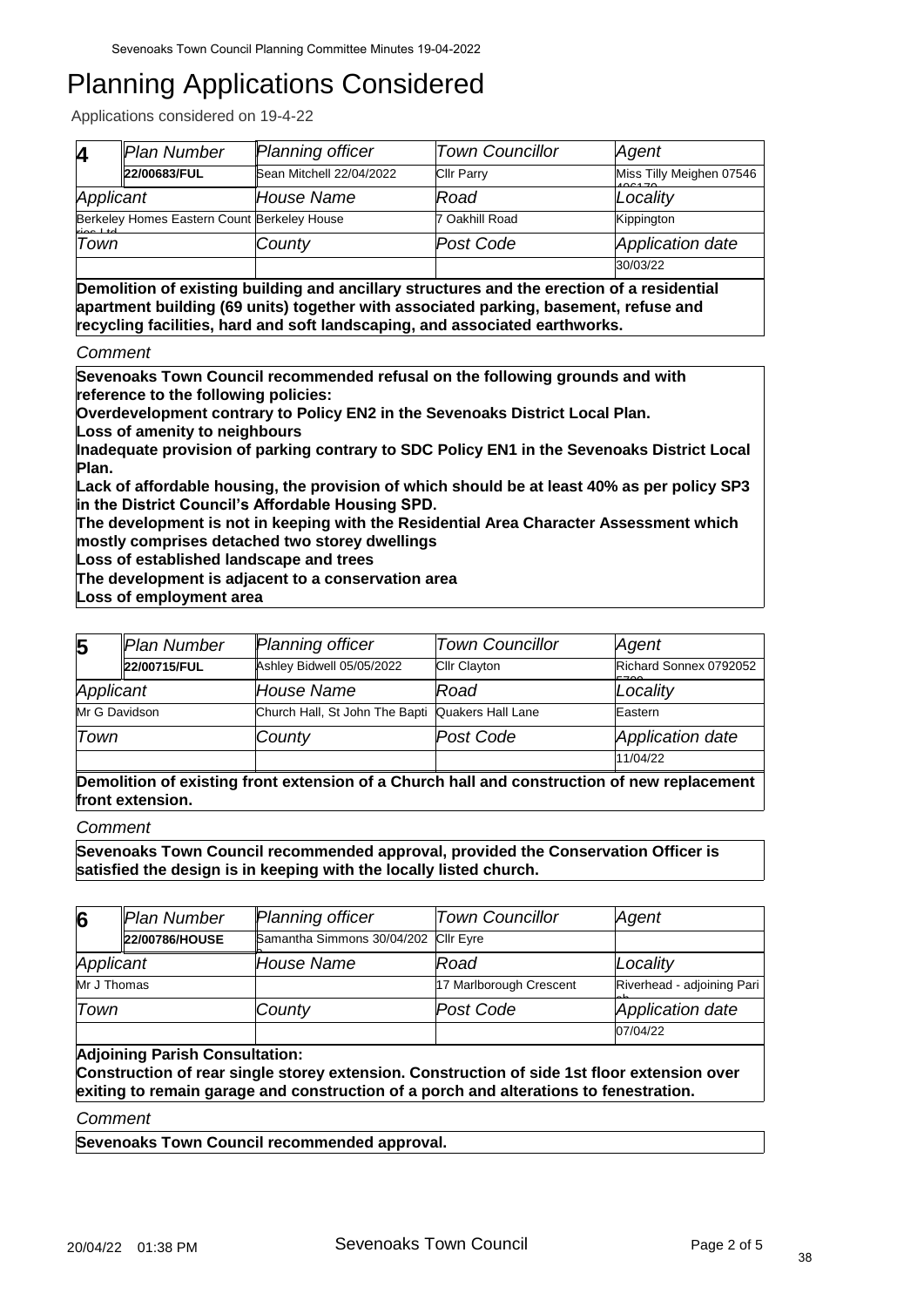Applications considered on 19-4-22

|                 | Plan Number  | <b>Planning officer</b> | <b>Town Councillor</b> | Agent                          |
|-----------------|--------------|-------------------------|------------------------|--------------------------------|
|                 | 22/00819/FUL | Anna Horn 23/04/2022    | <b>Cllr Eyre</b>       | Mr Rob Ranson 01732 75<br>0000 |
| Applicant       |              | House Name              | Road                   | Locality                       |
| Mr & Mrs Batley |              | Magnolia House          | 26 Kippington Road     | Kippington                     |
| Town            |              | County                  | Post Code              | Application date               |
|                 |              |                         |                        | 31/03/22                       |

**Demolition of existing 7 bedroom dwelling and replacement with new 5 bedroom dwelling with attached garage and associated access.**

*Comment*

**Sevenoaks Town Council recommended approval.**

| 8                                                                | Plan Number    | Planning officer                                    | <b>Town Councillor</b> | Agent                             |  |
|------------------------------------------------------------------|----------------|-----------------------------------------------------|------------------------|-----------------------------------|--|
|                                                                  | 22/00824/HOUSE | Charlotte Brooks-Lawrie 22-04- Cllr Hogarth<br>مممم |                        | Mrs Carmen Austin 07866<br>000000 |  |
| Applicant                                                        |                | House Name                                          | Road                   | Locality                          |  |
| Mr & Mrs Beck                                                    |                | Jacaranda                                           | 25A Woodside Road      | St Johns                          |  |
| Town                                                             |                | County                                              | Post Code              | Application date                  |  |
|                                                                  |                |                                                     |                        | 30/03/22                          |  |
| New solar panels to side and rear of roof. Proposed garden room. |                |                                                     |                        |                                   |  |

#### *Comment*

**Sevenoaks Town Council recommended approval, with the condition that the sound levels of the air conditioner be attenuated.**

| 9            | Plan Number  | <b>Planning officer</b> | <b>Town Councillor</b> | Agent                                          |
|--------------|--------------|-------------------------|------------------------|------------------------------------------------|
|              | 22/00851/FUL | Anna Horn 30/04/2022    | Cllr Camp              | Mr Aron Ramadan 02080<br>$F \wedge C \wedge C$ |
| Applicant    |              | House Name              | Road                   | Locality                                       |
| Mr A Cotonou |              |                         | 97 St Johns Hill       | St Johns                                       |
| Town         |              | County                  | Post Code              | Application date                               |
|              |              |                         |                        | 07/04/22                                       |

**Part conversion of a commercial property into 2 x one-bedroom flats and retention of existing shopfront commercial unit. Thorough refurbishment. Loft conversion with a rear dormer.**

*Comment*

**Sevenoaks Town Council recommended approval, provided the Planning Officer is satisfied that** 

**a) there will be no overlooking or loss of amenity to neighbours either side from the large rear roof dormer window**

**b) the materials and finishes match the existing and are in keeping with the street scene.**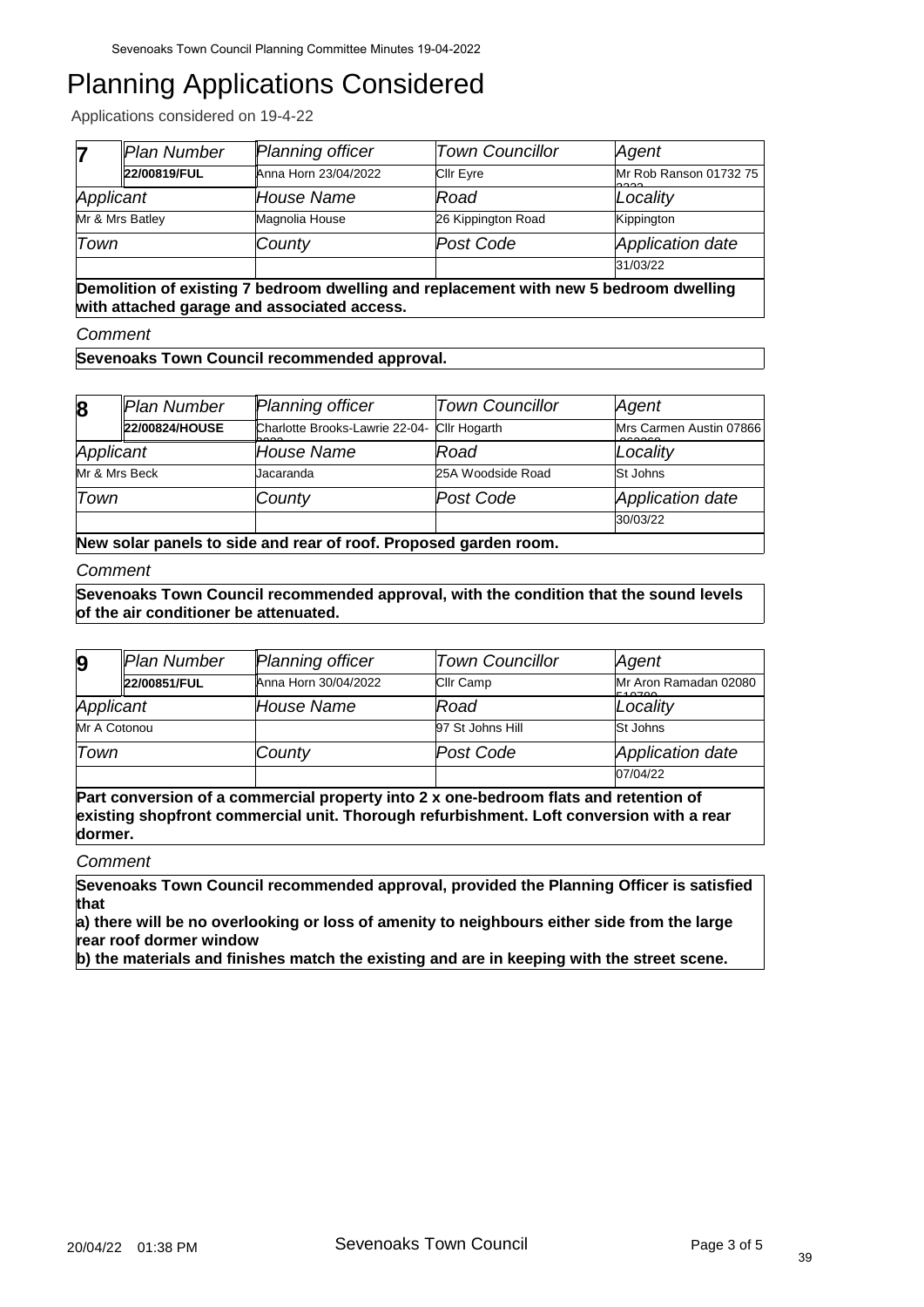Applications considered on 19-4-22

| $\vert$ 10          | Plan Number  | <b>Planning officer</b>   | <b>Town Councillor</b> | Agent                               |
|---------------------|--------------|---------------------------|------------------------|-------------------------------------|
|                     | 22/00859/FUL | Ashley Bidwell 28/04/2022 | <b>Cllr Clayton</b>    | Offset Architects 01732 7<br>roopo. |
| Applicant           |              | House Name                | Road                   | Locality                            |
| <b>Mr M Martins</b> |              | Garage Block North of     | 32 Bethel Road         | Eastern                             |
| Town                |              | County                    | Post Code              | Application date                    |
|                     |              |                           |                        | 05/04/22                            |

**Demolition of existing garages to be replaced with a proposed two-storey detached dwelling with car port and associated landscaping.**

*Comment*

**Sevenoaks Town Council recommended refusal on the following grounds:**

**- the proposed dwelling is out of scale with other modern houses nearby, and too intrusive to the street scene in Bethel Road and the Hartslands conservation area; it therefore fails to meet the conservation area management criteria that new infill dwellings should respect the scale and character of the conservation area**

**- by reason of its height and mass, and its close proximity, the proposed house would dominate houses immediately opposite in Bethel Road, taking light and damaging their residential amenity**

**- by reason of its height and mass, and close proximity, the proposed house would enclose, overshadow and dominate the garden space of neighbouring houses in Bethel Road**

**- by reason of its size and design, it would not preserve or enhance the wider conservation area, including the setting of the locally listed early Victorian pub 'Bricklayers Arms' in Sandy Lane in whose garden part of the application site lies**

**In addition the Town Council regrets the further loss of off street parking spaces in Bethel Road, which are at a premium throughout the Hartslands area.**

| 11         | Plan Number  | Planning officer           | <b>Town Councillor</b> | Agent            |
|------------|--------------|----------------------------|------------------------|------------------|
|            | 22/00875/FUL | Joshua Ogunleye 28/04/2022 | <b>Cllr Hogarth</b>    | Mr David Burr    |
| Applicant  |              | House Name                 | Road                   | Locality         |
| Mr D Bhanu |              |                            | 4 Carlton Parade       | Kippington       |
| Town       |              | County                     | Post Code              | Application date |
|            |              |                            |                        | 05/04/22         |

**To re-align the staircase, erect a firewall adjacent to the flank wall of 1C St James Road and a single storey rear extension for use as a store and cold room.**

*Comment*

**Sevenoaks Town Council recommended approval.**